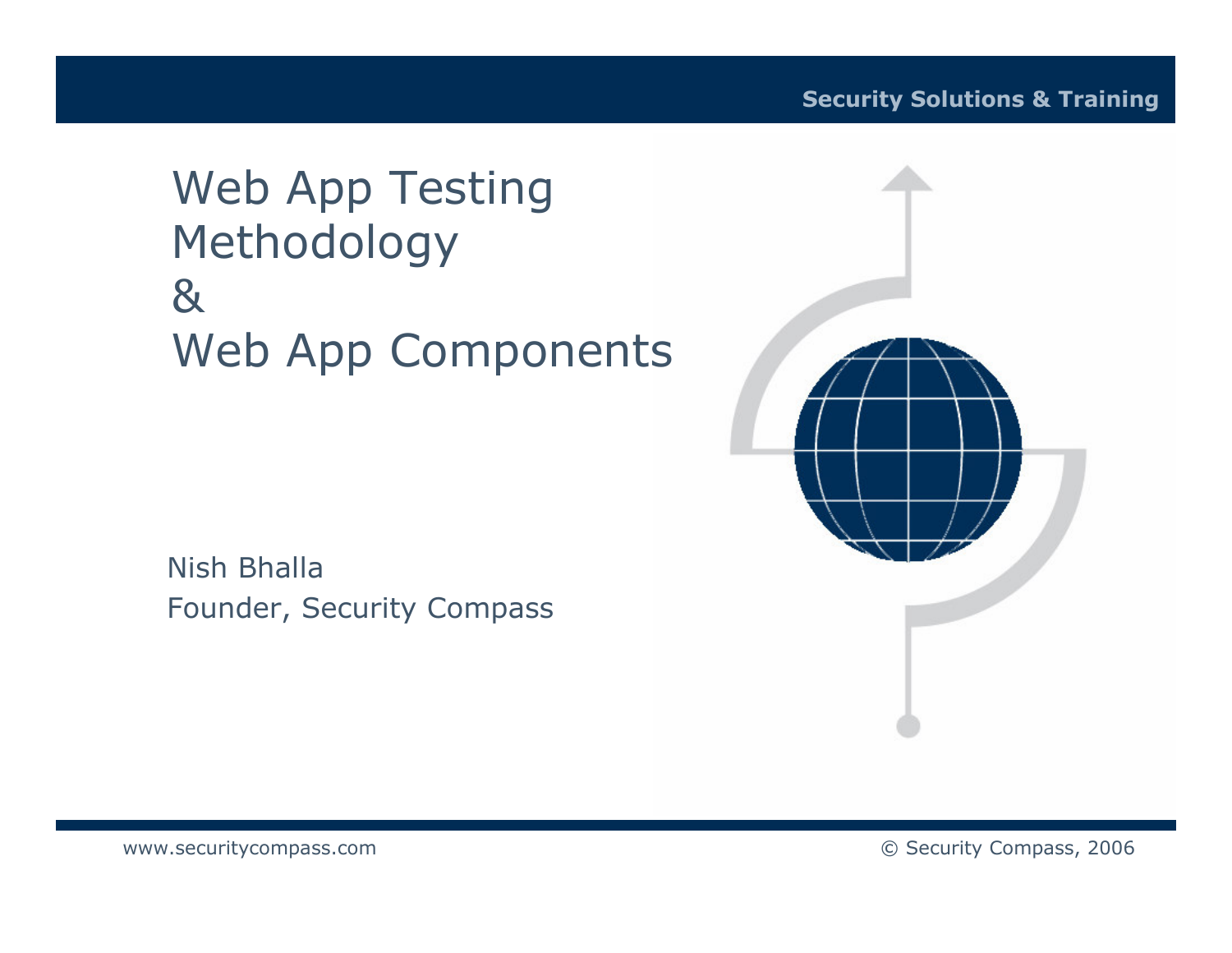### **About The Presenter**



Nish Bhalla, Founder, Security Compass

- **OWASP, Toronto Chapter Leader**  $\bullet$
- Over 10 years industry experience  $\bullet$
- "Buffer Overflow Attacks: Detect, Exploit & Prevent" and is a contributing  $\bullet$ author for "Windows XP Professional Security", "HackNotes: Network Security" and "Hacking Exposed: Web Applications - 2nd".
- Speaker: "Reverse Engineering Conference" in Montreal, "HackInTheBox"  $\bullet$ in Malaysia and "ISC2 Security" Conference in Las Vegas, New York etc.
- Developer and Trainer of security courses at Security Compass and  $\bullet$ Foundstone.
- Brining field work done for various fortune 500 and large software houses  $\bullet$ into class rooms.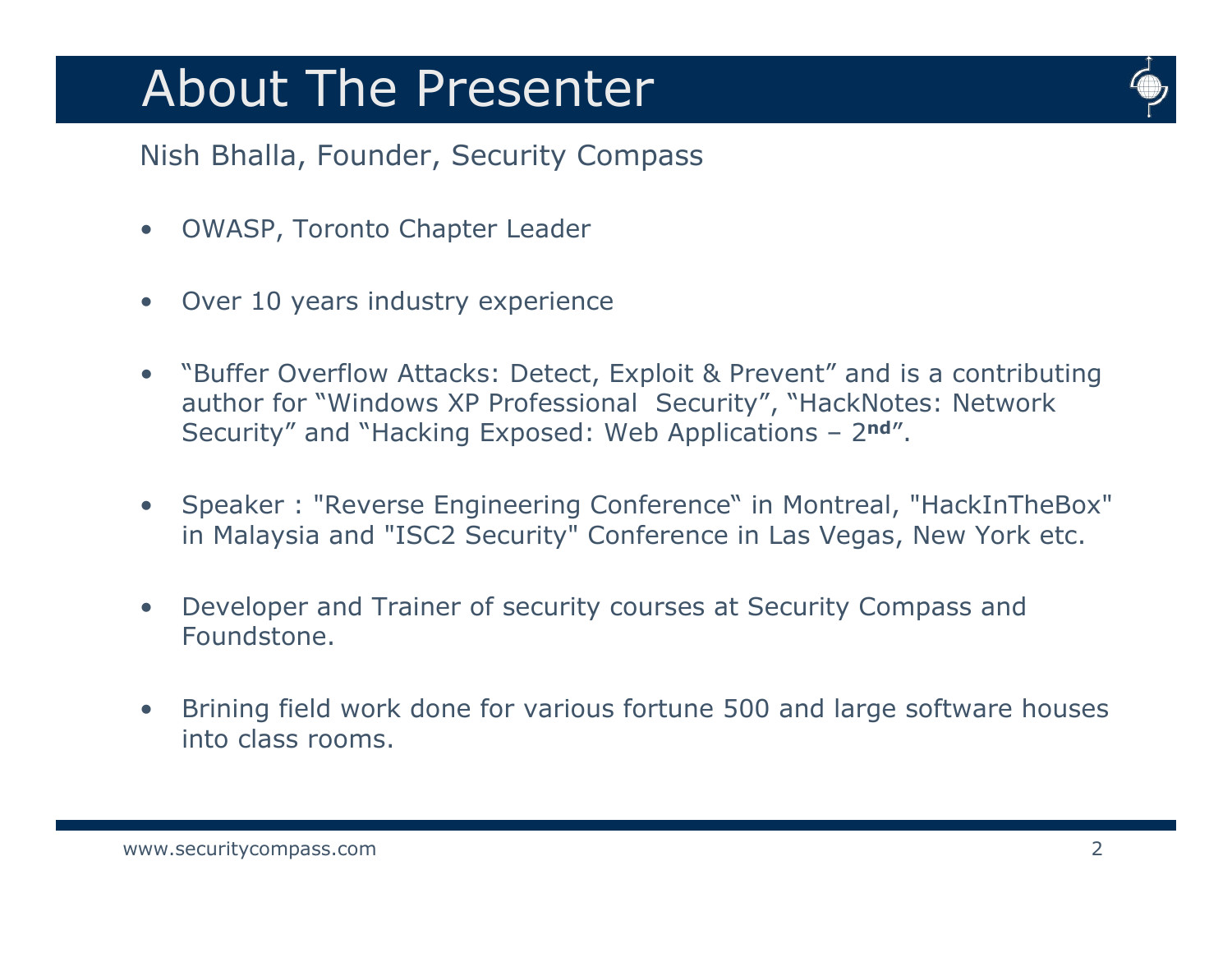# Web Architecture



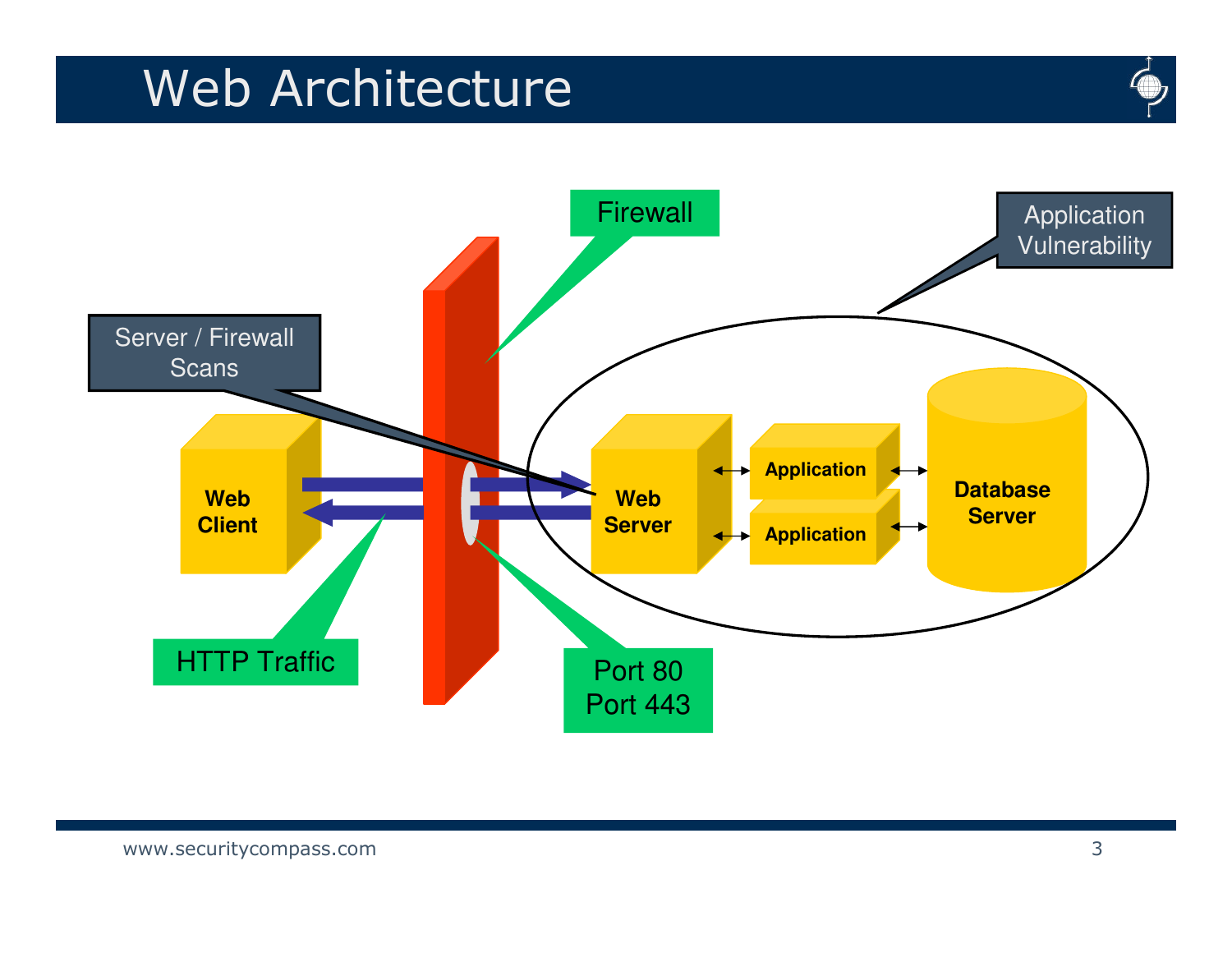# **Attacking Web Servers**



- **Web Server Scans**  $\bullet$ 
	- Full TCP / UDP Port Scans
	- Web Server Scans
		- · Nikto (www.cirt.net)
		- Spike Web Proxy (www.immunitysec.com)
		- Stealth Scanner (www.nstalker.com) Free / Commercial
	- SSL Version (40/56/128 Bit)
	- Administrator Port
	- Reverse Proxy
	- Internal IP
	- Internal Port
	- Internal Server Name
	- Load Balancer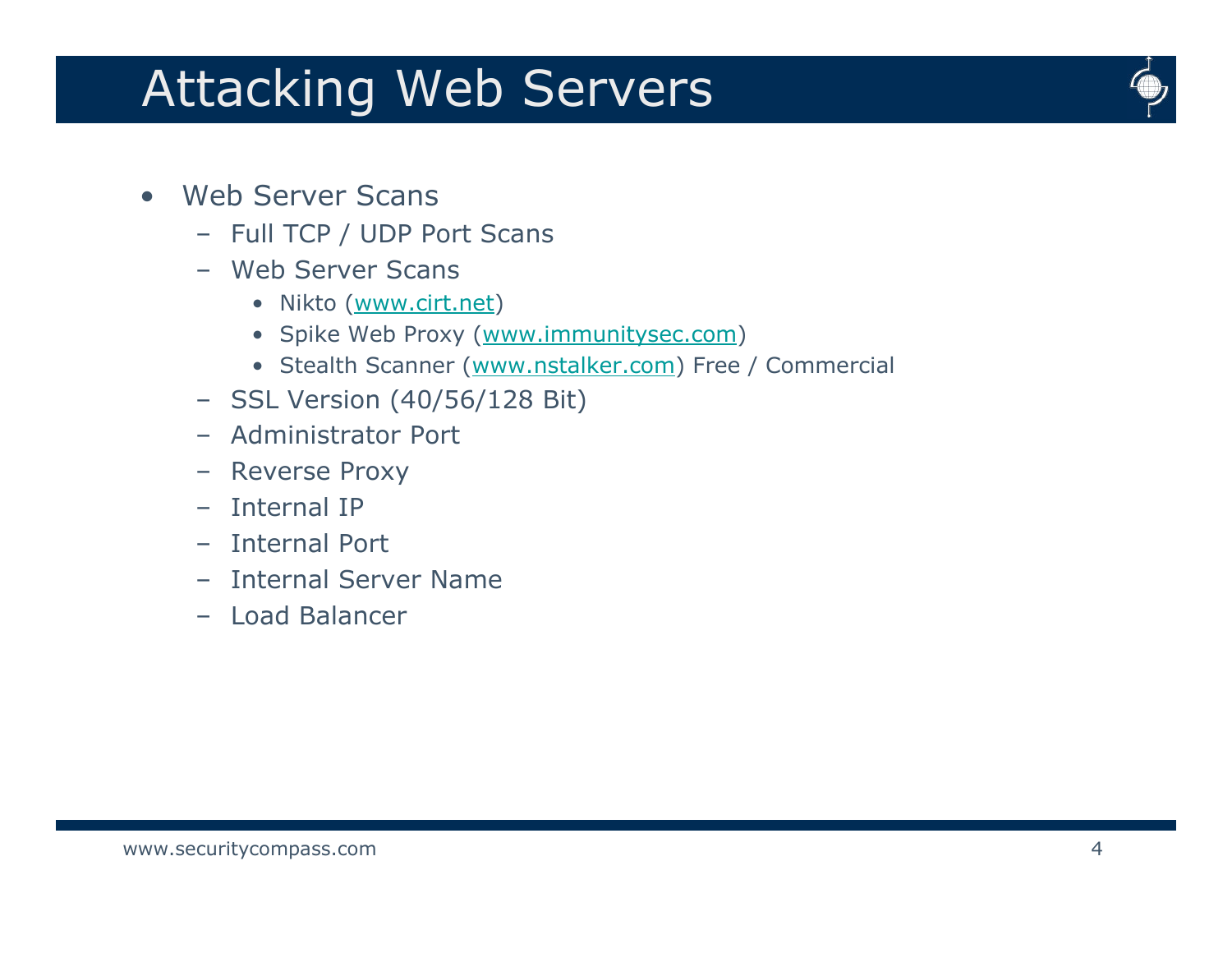# **Attacking Web Applications**



- Web Application: Background Information on the site  $\bullet$ 
	- Identify Technologies used and Application Architecture
	- Mirror site  $\equiv$
	- Sift through client side code (review comments and client side code)
	- Authenticate to the site and browse the site
	- Document all the links and pages on the site
- Web Applications: Threat Analysis  $\bullet$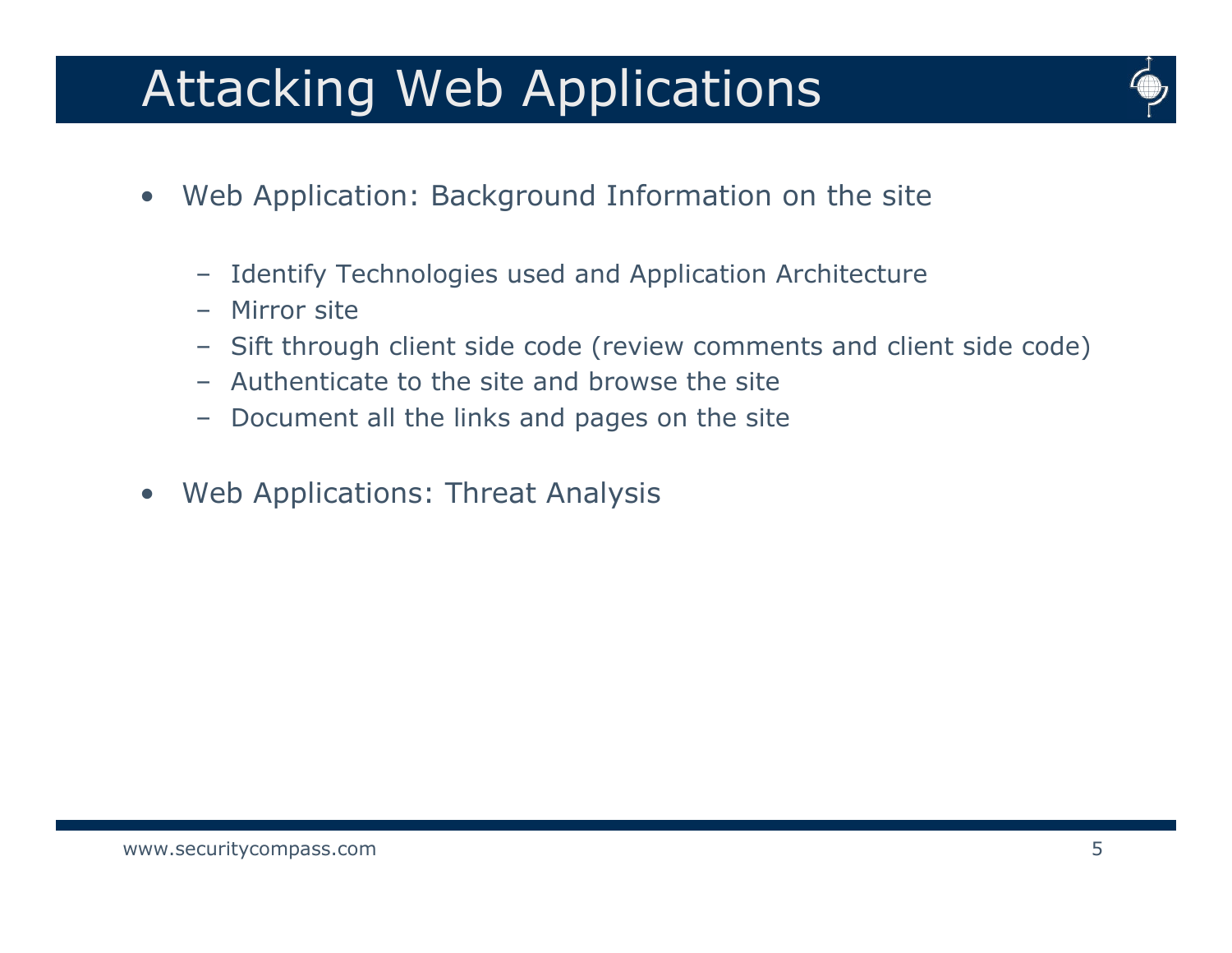# Attacking Web Applications Contd.



- Web Application: Begin Testing of the Web Application
	- Configuration Management (Web Server)
	- Backup Files (.bak /.inc/.gz /.zip)
	- Authentication (Type of Authentication / Preventing Brute Force)
	- Authorization (ACLs on Files / ACLs on Data / Cookies)
	- Session / Cookie Management
	- Input Validation (XSS/SQL Injection/ Field Overflows/Field Underflow)
	- Hiddent Tags / Hidden Cookie variables / Hidden Pages
	- File Upload (File Type / Location of upload)
	- Buffer Overflows (ISAPI/Modules)
	- Cryptography
	- Sensitive Data
- Web Application: Search Engine Hacking  $\bullet$ 
	- groups.google.com
	- vahoo.com
	- archive.org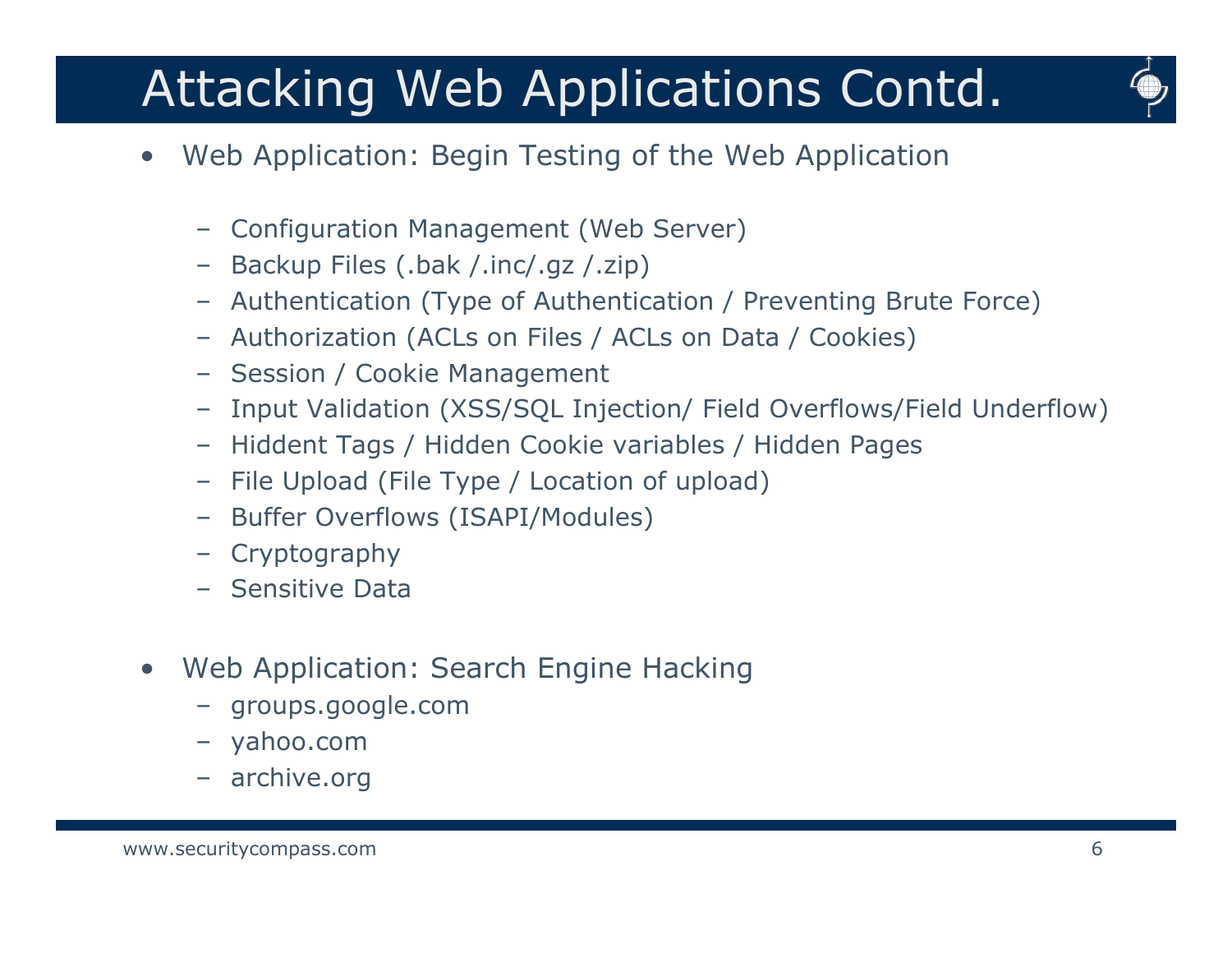# Attacking Web Applications Contd.



- Authentication
- Authorization  $\bullet$
- Session Management
- **User Management**  $\bullet$
- Cryptography, PII, Critical Data
- **Data Validation**  $\bullet$
- Data Handling
- **Error & Exception**  $\bullet$
- **Event Logging**  $\bullet$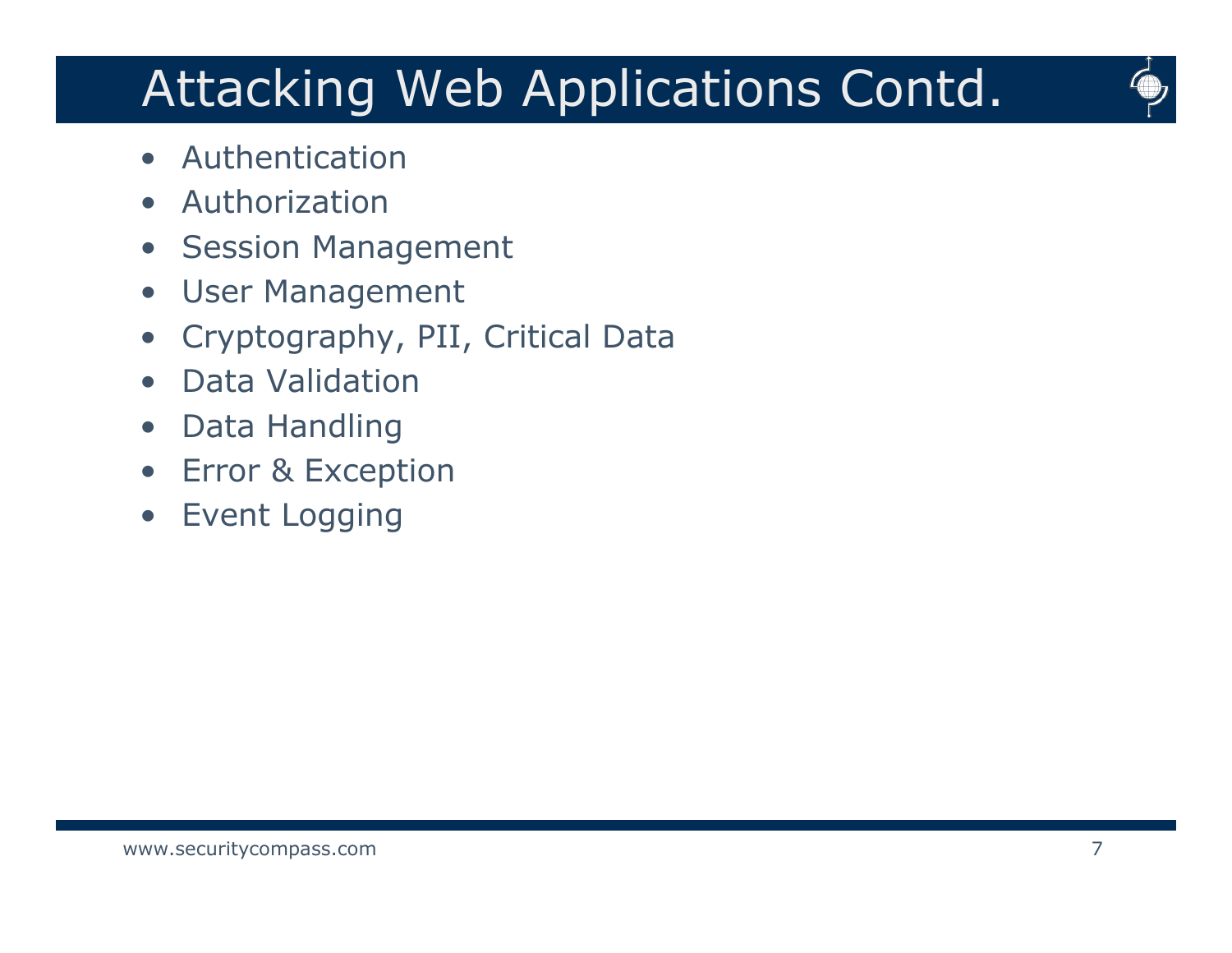# Architecture Map